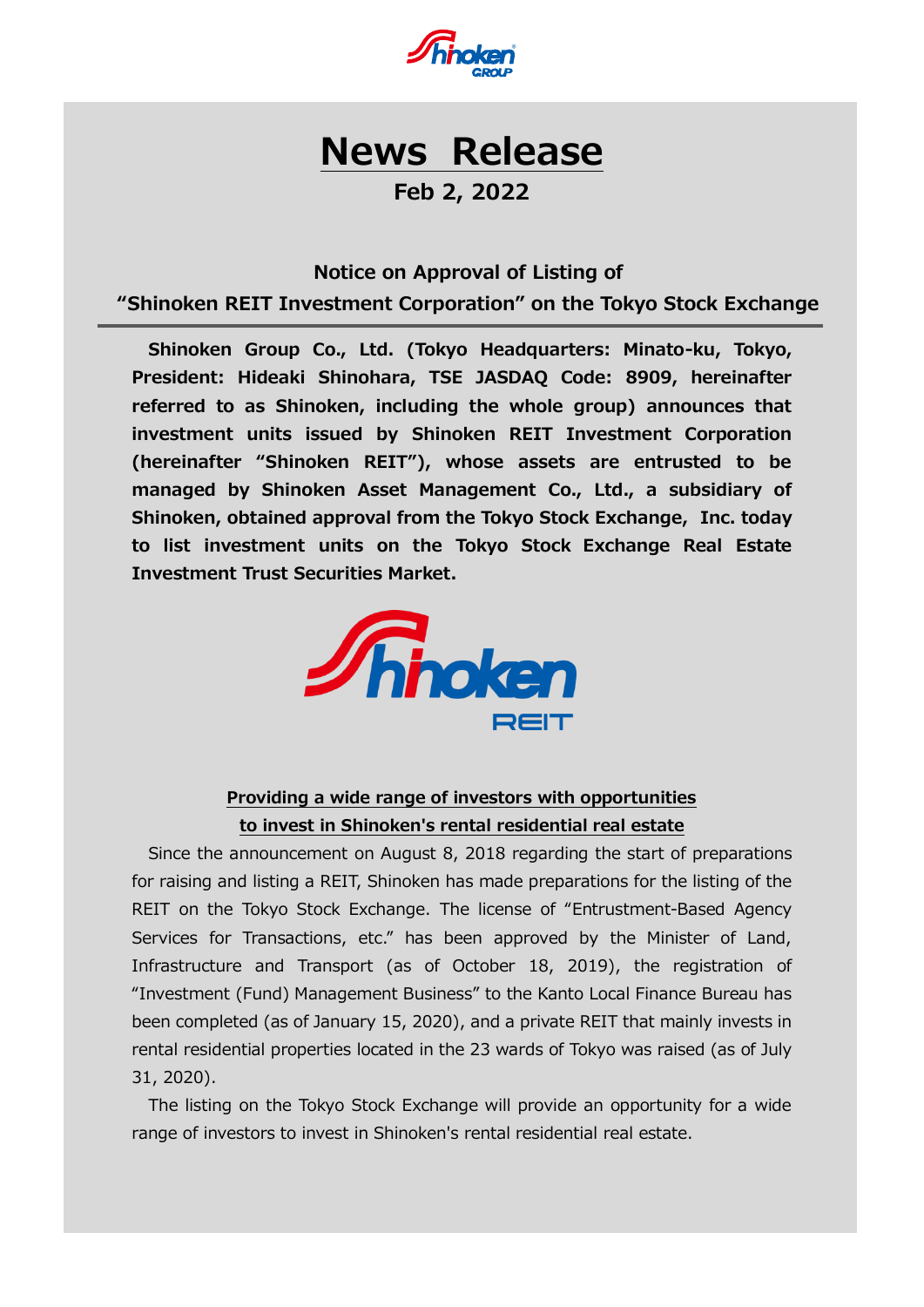

## **The first J-REIT that specializes in rental housing located in the 23 wards of Tokyo**

Based on the principle of "improving the living environment for a diverse range of people in the central urban areas," Shinoken REIT is a "housing-focused" REIT that combines "future potential" and "stability" by investing exclusively in rental housing located in the 23 wards of Tokyo, where sustainable growth is expected in the future. With the aim of capturing a wide range of the solid demand for housing in the central urban areas, Shinoken REIT plans to invest in "Mini-residences (Note 2)" that are mainly for single persons such as students and young workers, rent ranging from low to medium (Note 1), and "Residences (Note 2)" that are mainly for workers, rent ranging from medium to high (Note 1). At the time of its listing, Shinoken REIT will be the first J-REIT in history (first in Japan) to invest only in rental housing located in the 23 wards of Tokyo.



(Note 1) Based on the fact that the properties in which Shinoken REIT mainly invests are rental housing for single persons in the 23 wards of Tokyo, Shinoken REIT independently defines the low rent range as JPY 60,000 or less per month, the medium rent range as over JPY 60,000 and JPY 80,000 or less per month, and the high rent range as more than JPY 80,000 per month (rent includes monthly fees for common areas.) (Note 2) "Mini-residences" means, in principle, rental housing with 3 or less floors and a total building floor space under 300sqm as recorded in the registry. "Residences" refers to rental housing with 4 or more floors or a total building floor space of 300sqm or more as recorded in the registry.

## **Strengthening the Shinoken's business portfolio and further enhancing corporate value**

Based on its vision of becoming "a company that supports the lives of all generations around the world," Shinoken has been providing comprehensive services specializing in rental housing located in urban areas in Japan and overseas. In addition to contributing to the further growth of the real estate investment market and the creation of an affluent society by providing comfortable living spaces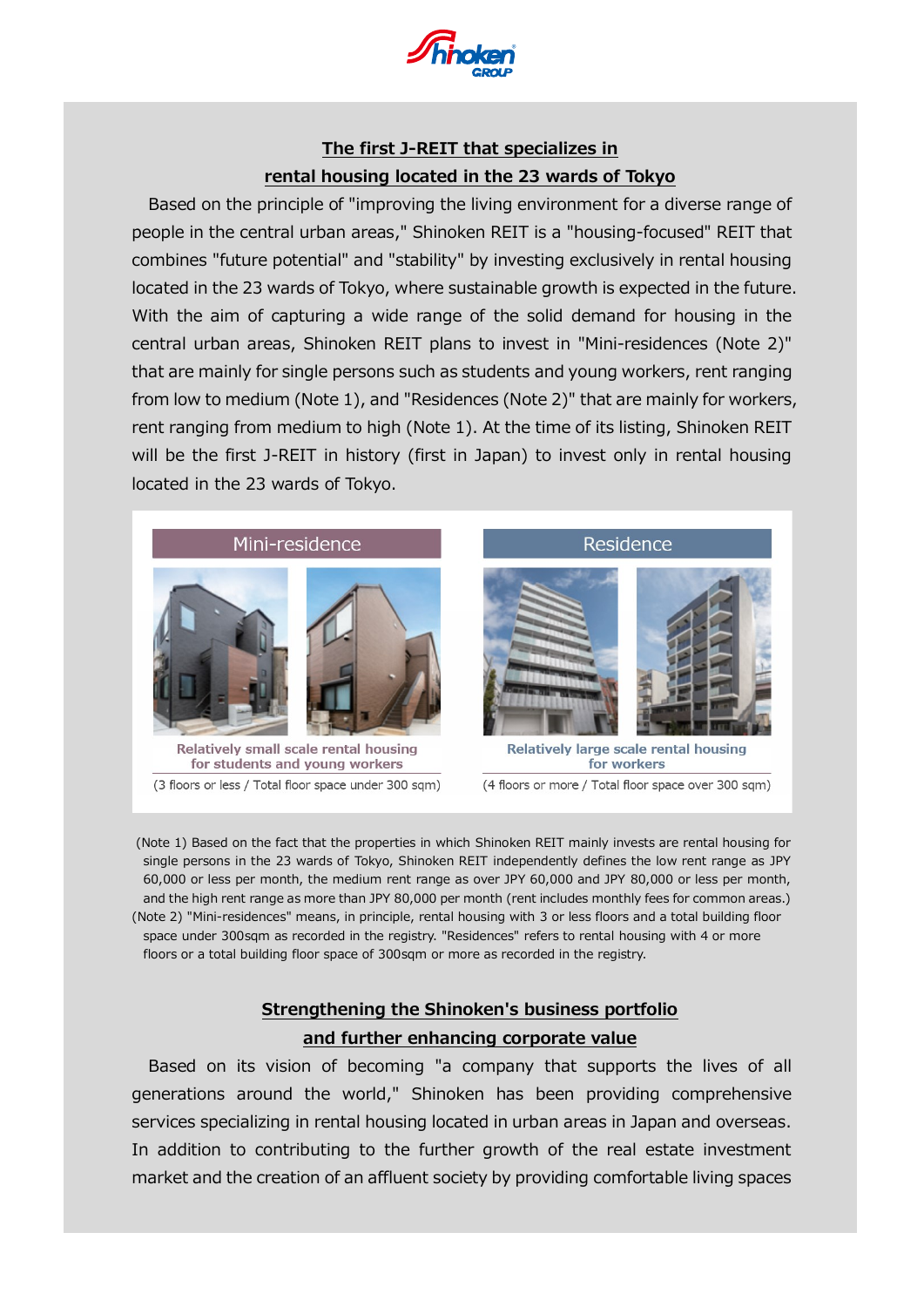

mainly for students and workers living in various life stages, we will also contribute to the stable management and continuous growth of Shinoken REIT.

Involvement in Shinoken REIT will strengthen the Group's business portfolio and lead to further enhancement of Shinoken's corporate value, and Shinoken will continue to support Shinoken REIT to enhance its investment value while giving due consideration to the prevention of conflicts of interest transactions including after the listing.

| Trade Name            | Shinoken REIT Investment Corporation               |
|-----------------------|----------------------------------------------------|
| Location              | 2-3-1 Hamamatsu-cho, Minato-ku, Tokyo, Japan       |
| Representative        | Yuji Shibata                                       |
| Date of establishment | May 15, 2020                                       |
| Registration          | June 16, 2020 (Kanto Local Finance Bureau No. 150) |

#### Outline of the Investment Corporation

#### Outline of the Asset Management Company

| Trade Name                            | Shinoken Asset Management Co., Ltd.                                                                                                                                                                                                                         |
|---------------------------------------|-------------------------------------------------------------------------------------------------------------------------------------------------------------------------------------------------------------------------------------------------------------|
| Location                              | 2-3-1 Hamamatsu-cho, Minato-ku, Tokyo, Japan                                                                                                                                                                                                                |
| Representative                        | Yuji Shibata, Representative Director                                                                                                                                                                                                                       |
| Shareholder                           | Shinoken Group Co., Ltd. (100%)                                                                                                                                                                                                                             |
| License<br>/Registration<br>/Approval | Real Estate Brokerage<br>-Governor of Tokyo (1) No. 102324<br>Entrustment-Based Agency Services for Transaction<br>-Minister of Land, Infrastructure and Transport No. 131<br><b>Investment Management Business</b><br>-Kanto Local Finance Bureau No. 3167 |

-----------------------------------------------------------------------------------

**Shinoken has the vision of becoming**

**"A life Support Company for every generation across the world" that provides value throughout the lifetime of our customers. We initiate Asset development solutions for an era of 100-year life**

**span, Construction Business, Energy Business, managing elderly care facilities, providing care for people with disabilities, Real Estate Fund Business, both domestic and overseas.**

**Also, we will thrive to resolve various social tasks by driving REaaS.**

\* REaaS: Real Estate as a Service

#### **Inquiries regarding this release**

Group PR & IR Office, Shinoken Group Co., Ltd.

2-3-1, Hamamatsu-cho, Minato-ku, Tokyo